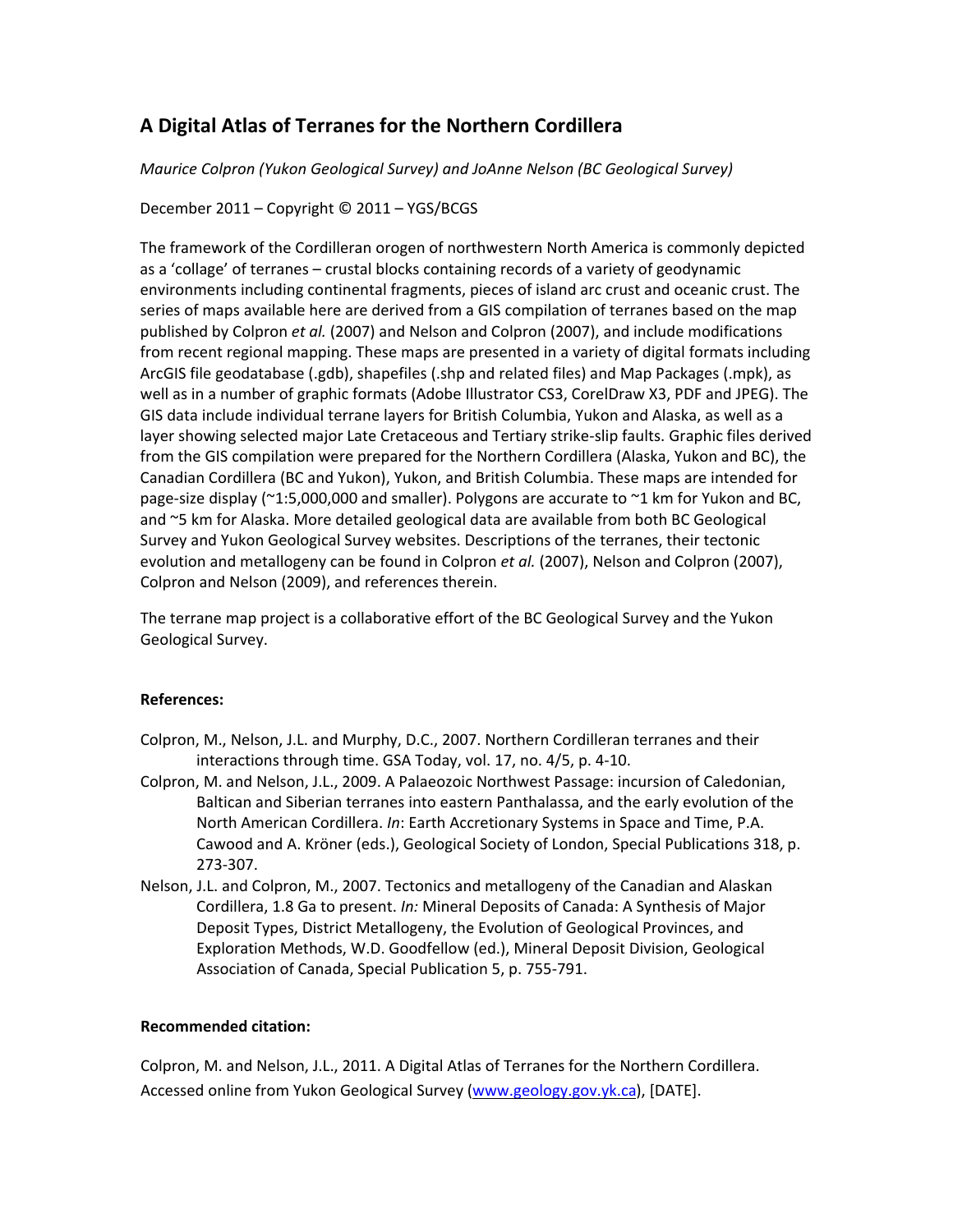OR:

Colpron, M. and Nelson, J.L., (2011). A Digital Atlas of Terranes for the Northern Cordillera; *British Columbia Ministry of Energy and Mines*, BCGS GeoFile 2011‐11.

# **Data Organization:**

The terrane data are organized in folders by file format. For the graphic files, each folder contains 4 maps for that particular format. For the GIS data, files are zipped as an ArcGIS File Geodatabase and a folder containing 4 shape files. The Shape file folder also contains an ArcGIS layer file for terrane symbology. Finally, a Map Package (.mpk) is offered for each 4 of the derivative maps (the entire Northern Cordillera, the Canadian Cordillera, BC and Yukon). A Map Package is a format specific to ArcGIS 10 that includes all files used to construct the various terrane maps, including the Map Project (.mxd), terrane feature class(es), labeling and symbology, and the DEM hillshade image used to construct these maps. ArcGIS 10 users simply need to double‐click the Map Package to recreate the map.

# **Attributes:**

#### *Terrane geodatabases:*

| <b>Field</b> | <b>Description</b>                                                                      |
|--------------|-----------------------------------------------------------------------------------------|
| Terrane      | Terrane abbreviation                                                                    |
| T Name       | Full name of terrane                                                                    |
| T Group      | Grouping to which terrane belongs                                                       |
| Affinity     | Paleogeographic affinity of terrane                                                     |
| Realm        | Paleogeographic realm from which terrane originated                                     |
| Authoragen   | Affiliation of the authors (YGS = Yukon Geological Survey; BCGS = BC Geological Survey) |
| Authors      | Authors who created polygon                                                             |
| Date         | Date of modification of polygon                                                         |

# *Faults:*

| <b>Field</b> | <b>Description</b> |
|--------------|--------------------|
| Name         | Name of the fault  |
| Type         | Type of fault      |

# **Projection information:**

Maps of the northern Cordillera, the Canadian Cordillera and British Columbia are in BC Albers projection. The map of Yukon is in Yukon Albers projection.

# *BC Albers:*